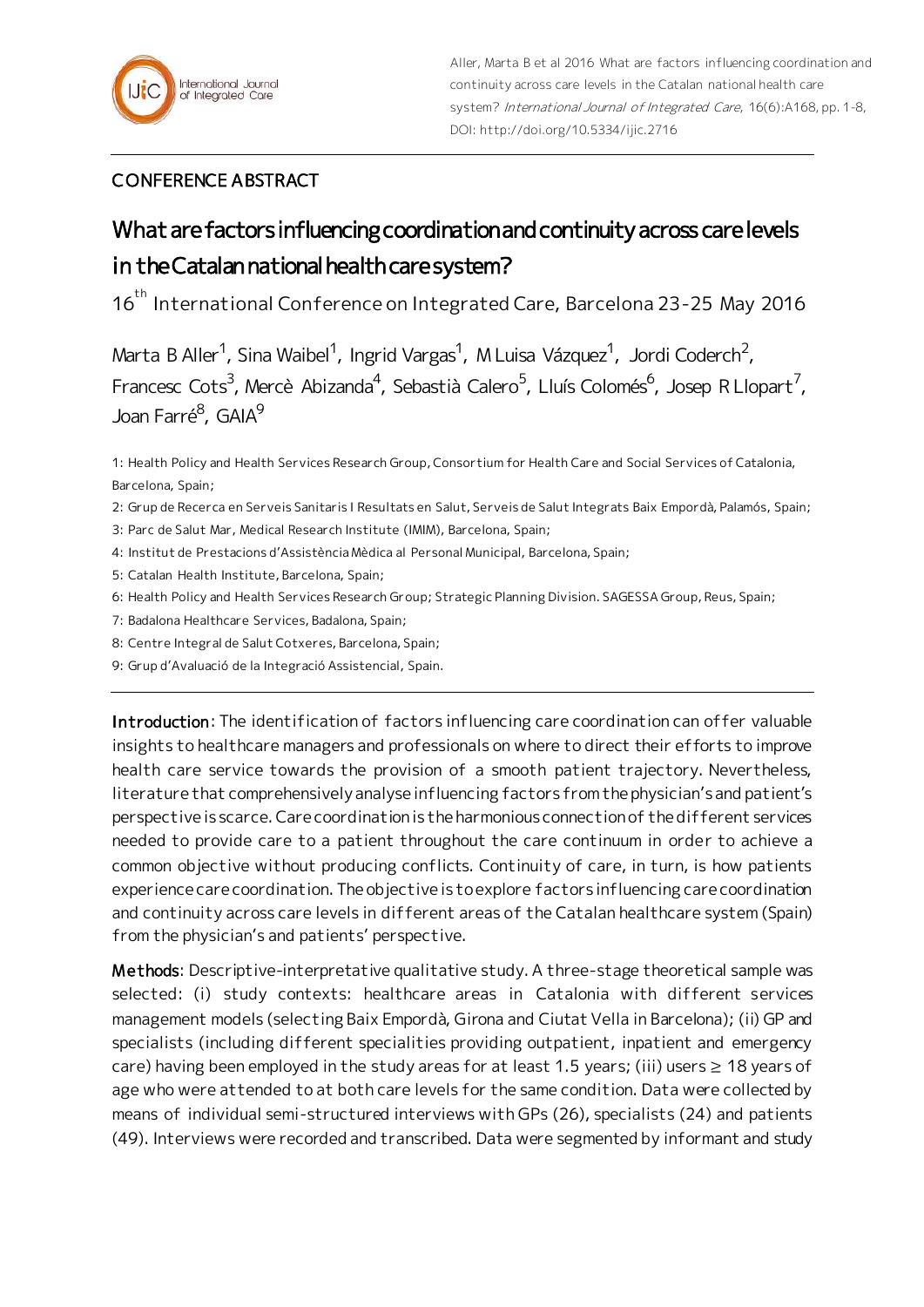area. A thematic content analysis was carried out with a mixed generation of categories and triangulation of analysts.

Results: Physicians and patients of all study areas generally perceive the existence of coordination and continuity across care levels, especially referring to information transfer and consistency of treatments and tests. Only a few deficiencies in all the areas were perceived. Its (non-)existence was explained by a variety of influencing factors, of which only some related to organizations varied across the areas. 1) System-related factors: Physicians identified the rapid diagnostic circuit and the integrated electronic prescription system to be system-developed mechanisms that promoted timely access to secondary care and consistency across levels in treatment, respectively. However, lack of shared criteria and incentives for prescriptions emerged as barriers favouring frequent changes in treatments. In the patients' discourse emerged the 'clear distribution of roles' between physicians, which was considered to favour consistency of care and accessibility across levels. 2) Organization-related factors: Different care coordination mechanisms were identified. The shared medical record system was identified by physicians and patients to be the main facilitator of information transfer. Physicians and to a lesser degree patients also identified mechanisms for informal communication (telephone and e-mail) and the expert system (joint meetings to discuss clinical cases in Girona and Baix Empordà, and e-consultations Baix Empordà and Ciutat Vella) which was used for rapidly solving doubts and facilitating access to secondary care. Physicians further mentioned the proximity of professionals (co-location in Ciutat Vella, small organization size in Baix Empordà and proximity in Girona and Baix Empordà) to promote mutual knowledge, which favours direct communication. Moreover, lack of time and insufficient resources were reported by both groups to be main barriers to achieve care coordination/continuity, leading to the insufficient use of mechanisms and an increase in waiting times to secondary care. Finally, GPs in Ciutat Vella and Girona reported that the change in the organization model, which perceived aim was to reduce secondary care activities, has resulted, in some cases, in a lack of provision of necessary secondary care. 3) Physicianrelated factors: Some specialists identified the limited training of GPs as a factor hindering adequate referrals to secondary care. On the contrary, patients highlighted that the GPs' technical competence favoured referrals to the right care level when necessary. The attitude to collaborate and commitment to patient care, the latter only mentioned by patients, further emerged as enabling factors of consistency of care in all areas.

Discussion: Physicians and patients linked (dis)continuity to certain factors related to the system, organization and physicians. Some factors were identified commonly by both informant groups, such as a variety of coordination mechanisms, insufficient available resources, and the physician's attitude towards collaboration. Other factors were specific to the information group: whilst physicians referred to a greater variety of coordination mechanisms and factors promoting personal proximity, patients identified the clear distribution of roles and the commitment to the patient care.

Conclusion: Physicians and users identify various factors that influence coordination and continuity across care levels which could be addressed when aiming to achieve integrated care delivery.